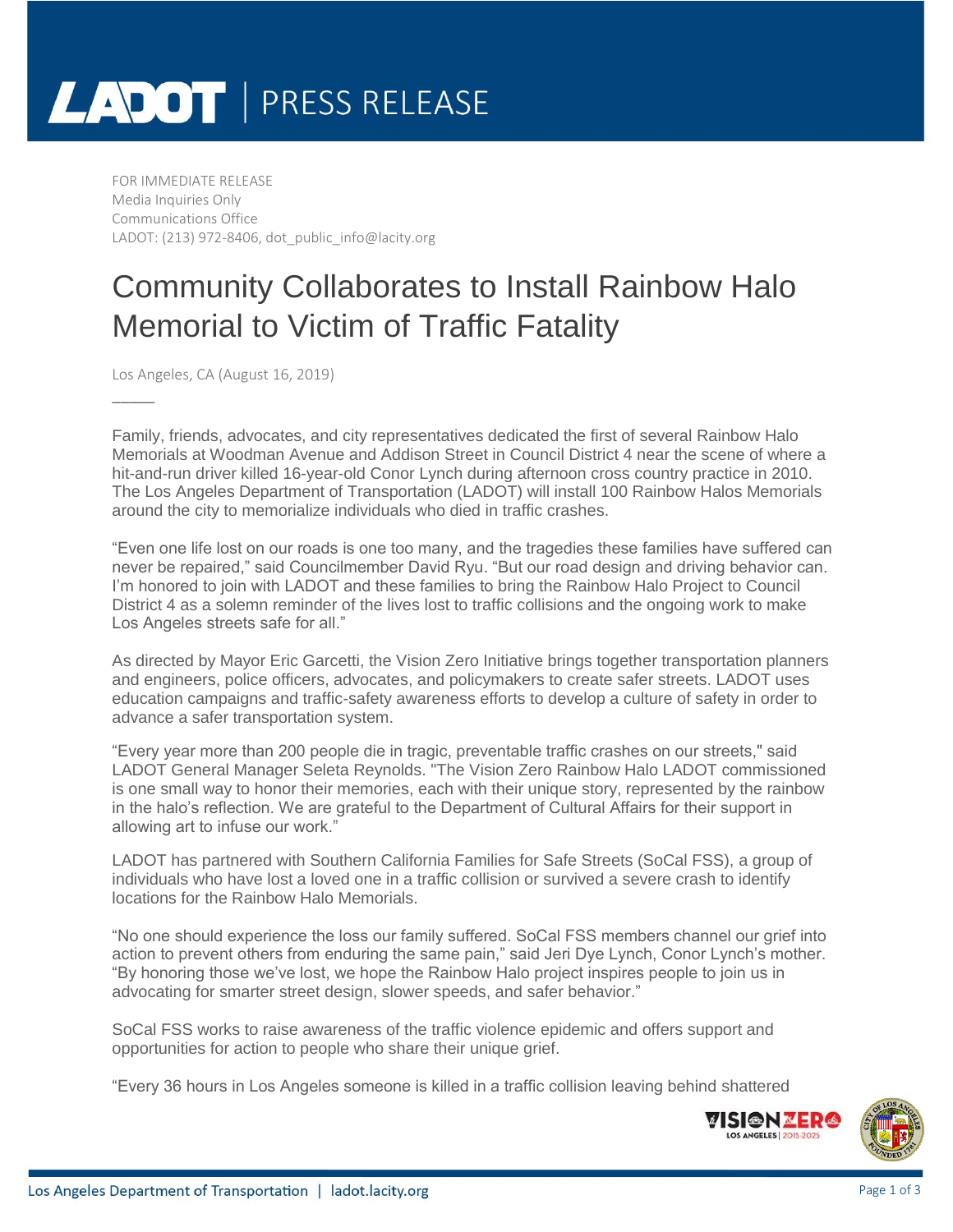## **LADOT** | PRESS RELEASE

families and communities throughout the city," said Dr. Debbie Hsiung, co-founder of SoCal FSS, who lost her 7-year-old son Aidan while walking together in a crosswalk in 2014. "The Rainbow Halo project connects individual tragedies to collectively demonstrate the widespread public health problem that traffic violence has become. We know what needs to be done to end traffic deaths; this problem has clear solutions. But it will take every Angeleno prioritizing safety to end senseless traffic deaths."

The Rainbow Halos are multicolored discs that hang overhead on a signal, light, or signpost at or near the site of a fatal traffic collision. When sunlight shines through the disc, it casts a rainbowcolored shadow on the ground. An accompanying plaque explains the significance of the halo.

The project is part of the Department of Cultural Affairs' (DCA) and LADOT's Creative Catalyst Program, which solicits proposals from Los Angeles artists and community organizers to develop and produce creative interventions related to Vision Zero, a City of Los Angeles initiative that aims to end traffic deaths by 2025. The two agencies commissioned artist John Morse to design the Rainbow Halos in 2017.

"Artists create sites of collective meaning and opportunities for the community to gather and reflect. Artists also bring attention and awareness to critical issues facing our city through creative symbolism," said Department of Cultural Affairs General Manager Danielle Brazell. "The Mayor's Vision Zero Initiative and the Creative Catalyst Program is one of the ways we intervene to ensure civic repair, support, and connection to the neighborhoods we serve."

Morse said his choice of a dynamic, rainbow-colored memorial is steeped in symbolism: the rainbow color and circular shape speak to "hope for a better future" and "a celebration of life." The display's intensity to shift with the weather (a sunny day will see a brilliant rainbow, while a cloudy day may see no rainbow at all) denotes the ephemerality of life. The installations are an engaging, joyful memorial and a contemplative way to heighten awareness of traffic safety.

To honor someone lost in a traffic crash with a Rainbow Halo, contact SoCalSafeStreets@losangeleswalks.org. For more information on Vision Zero, visit visionzero.la.org.

---

#### **Rainbow Halo Plaque Text**

Rainbow Halo By Artist John Morse, 2017

Rainbow Halo honors people killed in traffic crashes. This halo marks the location of an individual life lost. It casts a glimpse of hope for safer, healthier streets.

Subject to the power of the sun, no matter how many times you see this light display, it will never appear exactly the same twice.

#RainbowHalo @VisionZeroLA @FSS\_SoCal

A project of the Los Angeles Department of Transportation and Southern California Families for Safe Streets